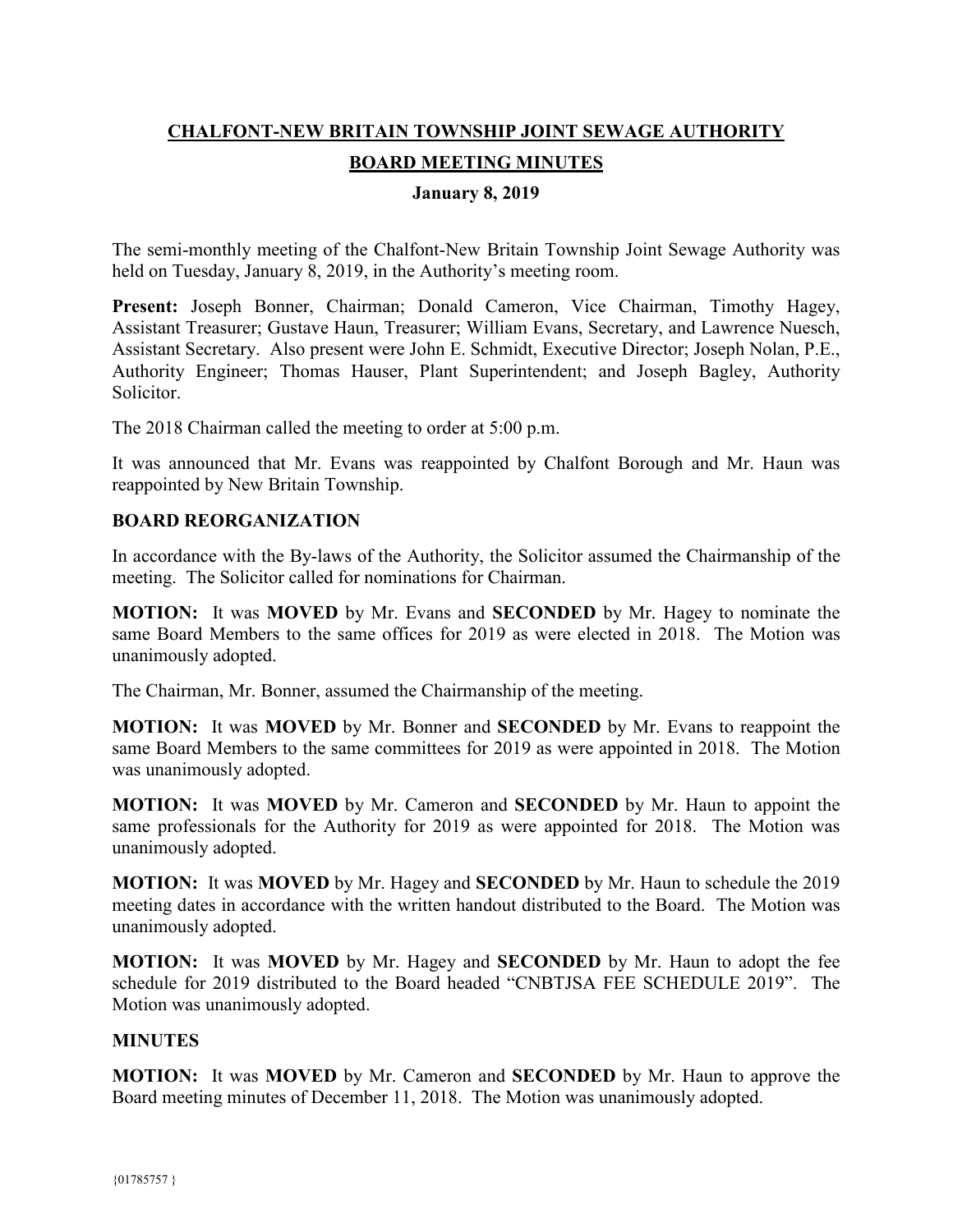### **PUBLIC COMMENT**

No members of the public were present.

# **REPORTS OF OFFICERS**

No reports of officers were presented.

### **COMMITTEE REPORTS**

Mr. Evans presented a report on behalf of the Personnel Committee. The Personnel Committee met on December 19, 2018 and reviewed management and office personnel salaries. The Personnel Committee recommended increases for office staff as more particularly outlined in a written document adopted by the Personnel Committee.

**MOTION:** It was **MOVED** by Mr. Haun and **SECONDED** by Mr. Hagey to approve the recommendations of the Personnel Committee set forth in the Report. The Motion was unanimously adopted.

It was further reported that a recommendation was made by the Personnel Committee to increase the Authority's seasonal worker from \$14.00 per hour to \$14.50 per hour.

**MOTION:** It was **MOVED** by Mr. Hagey and **SECONDED** by Mr. Evans to approve the pay increase for the seasonal worker. The Motion was unanimously adopted.

#### **EXECUTIVE DIRECTOR'S REPORT – John Schmidt**

Mr. Schmidt reported that the Personnel Committee reviewed a new employee information guide. A copy of the version of the guide, vetted by the Committee, will eventually be provided to the entire Board.

Mr. Schmidt presented proposed Resolution 2019-1 fixing legal fees for 2019.

**MOTION:** It was **MOVED** by Mr. Hagey and **SECONDED** by Mr. Cameron to approve Resolution 2019-1. The Motion was unanimously adopted.

Mr. Schmidt reviewed the Six Month Revenue and Expense Report. He reported on the amount of expenses at the half way point of the fiscal year. Mr. Schmidt also reported on interest on investments and the engineering expense in the collection system and the impact of the Pump Station #4 project on engineering expenses once the proposal is addressed and possibly turned into a capital project.

Mr. Schmidt further discussed the circulation of the employee manual with the Personnel Committee and the future response of the Union to the manual. Mr. Schmidt stated that he would re-email the latest version of the manual to the Personnel Committee.

Mr. Schmidt explained the issue of pay increases for Board Members first announced in 2014.

Mr. Schmidt asked that any Statements of Financial Interest not yet completed be completed and turned in.

Mr. Schmidt reminded the Board that the Authority holiday party is Thursday night.

Mr. Schmidt announced that a PMAA dinner is scheduled for January 31 in Norristown.